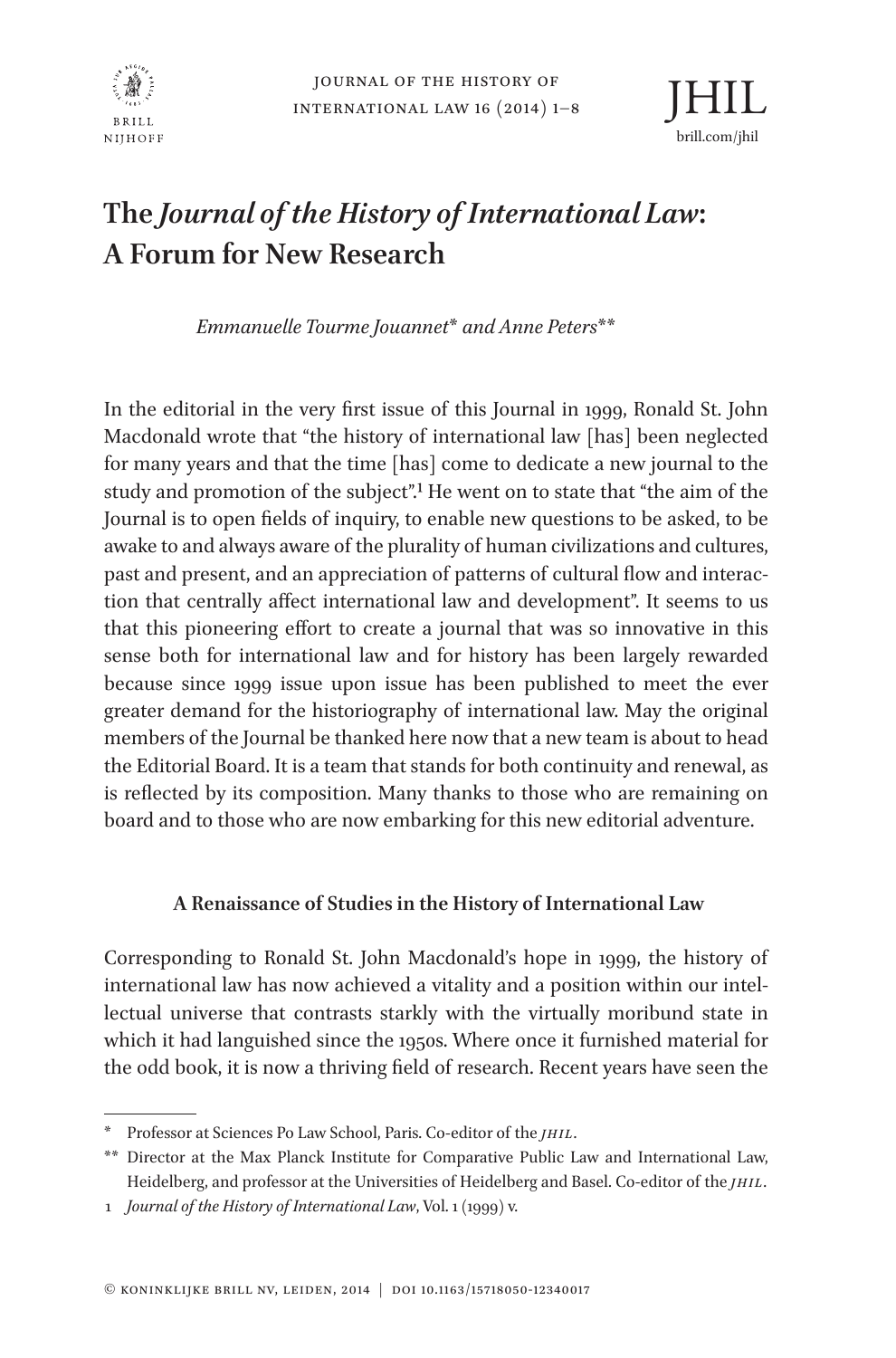emergence of a wealth of studies which have rescued it from the state of abeyance and even illegitimacy in which it had been maintained. It is fascinating besides to observe that this resurgence of interest for the history of international law has revived with it a way of thinking about international law; and it has triggered a new dynamic, especially since the early 1990s, which a number of commentators have picked up on.

Most observers agree that this renaissance of historical studies in international law is associated with the new configuration of the world arising out of the end of the Cold War, which froze, as it were, inquiries into international law, but also with the recurrent fact that at the end of each crisis, internationalists have invariably returned to the history of their discipline to draw new strength and inspiration from its original historical impetus or, on the contrary, to move beyond it and not remain petrified in the forms of the past. In this respect, it is obvious that the context of the end of the Cold War and the spread of globalization have prompted a passionate and impassioned debate as to whether or not we had entered into a new era of post-Westphalian international law, forcing everyone to look to the past of international law to understand what it had been and whether it really had changed.

It should not be overlooked that these incontrovertible points about the transformation of the global landscape are compounded by other intellectual, cultural and epistemological factors. For example, we might cite the current prevalence of the discourse on human rights and the historical revisiting of mass crimes that are prompting keen debate in international law about memory and history.2 There is also a certain decline in the methodological primacy of technicism (doctrinalism) and pragmatism in international legal scholarship. In the aftermath of the Second World War, the various technicist and pragmatist strands of all persuasions, whether positivist, formalist, de-formalist, sociological or realist had come to dominate the field, and this led to technicizing, trivializing, sociologizing and professionalizing international law as a discipline. From most of these perspectives, internationalists should be specialists, where possible practitioners, and preferably no longer resemble those overly theoretical, overly systematic and abstract theorists, and even adherents of natural law, who had made up the profession in the inter-war years. This new impetus spread worldwide. By the same token, many scholars and practitioners of

<sup>2</sup> See only European Court of Human Rights, *Perinçek v. Suisse*, No. 27510/08, judgment of 17 December 2013 (Grand Chamber pending), finding that the penalization of denials of the Armenian genocide under Swiss criminal law amounted to a violation of the right to free speech under Art. 10 of the European Convention for the Protection of Human Rights and Fundamental Freedoms.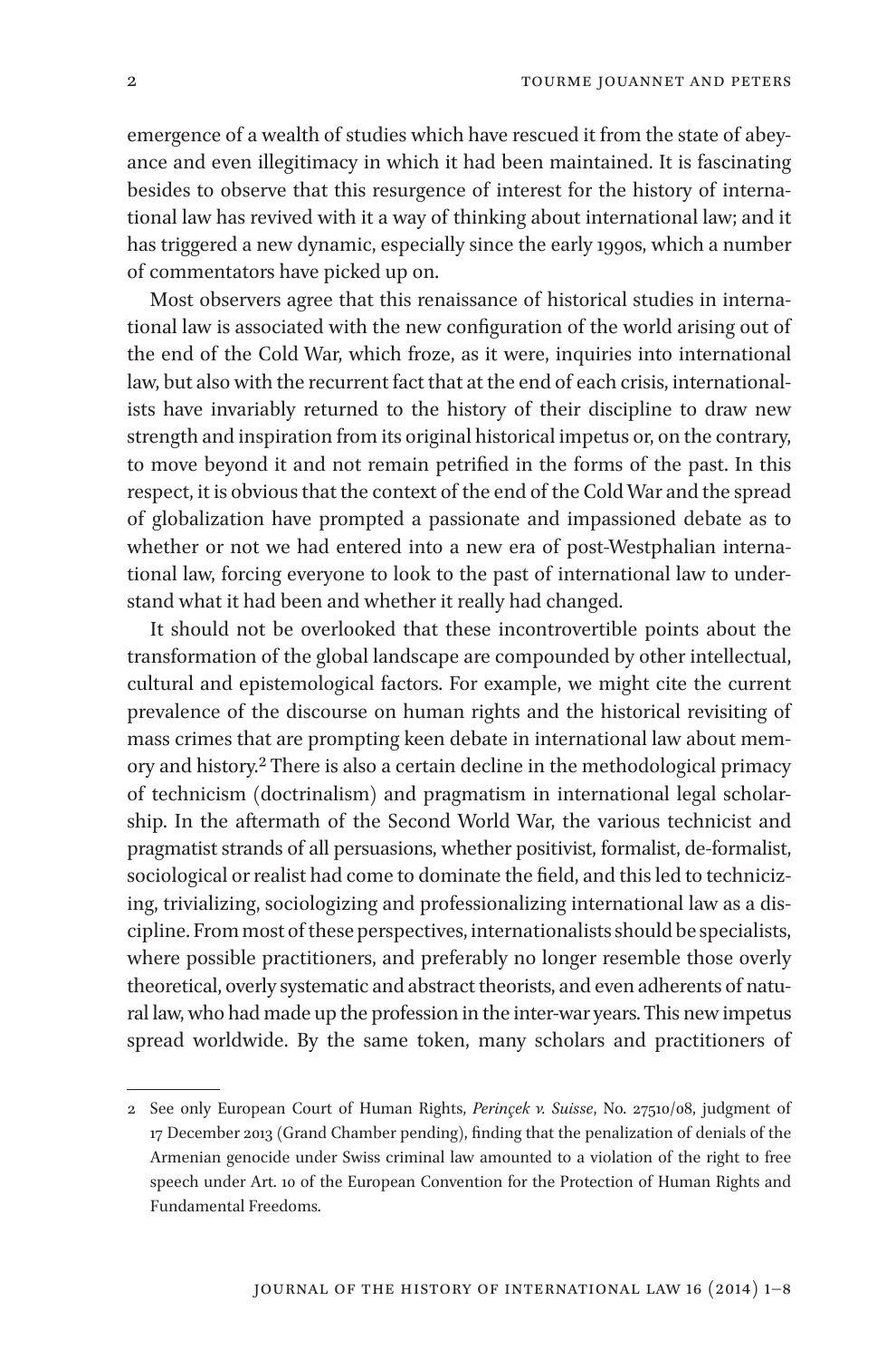international law relinquished the study of the history which had once been thought an essential foundation for an understanding of international law. In contemporary international legal scholarship, we witness maybe a slackening of traditional pragmatism, but at the same time a plurality of approaches, ranging from economism and quantitative approaches over neopositivism to cultural studies. This pluralism has opened up the possibility of no longer amputating from international legal scholarship its critical and historical dimension.

It should be added that the contemporary rejection of the traditional great doctrinal edifices has encouraged current reflection to free itself from preestablished certainties, but has left today's international law scholar particularly at a loss when confronted with technique alone or with the pragmatic approach. This also explains the current attraction exerted by a return to history. It is hard to see how to avoid historical studies without paying the price of exaggerating current problems in international law. This is what happens if contemporary issues are not set in a broader historical perspective, which would help in understanding what has become a highly complex international legal order. But this return to history, in a world which rejects pre-established truths, means precisely that historians of international law today no longer settle for the classical content of earlier accounts, but look instead to re-work a domain which they deem highly fertile – provided it is renewed. From this point of view, work on the history of international law must be understood as a contribution to international law itself.

Whatever its causes, this undeniable resurgence of the historiography of international law seems to be transforming these studies, through that very action, into a discipline in its own right. The discipline is not yet fully autonomous: an informal survey of many colleagues worldwide shows that the teaching of the history of international law remains marginal in most countries, especially and above all within the internationalist academic world. Admittedly, a few isolated topics, for example the just war doctrine, are often taught specifically – but, on the whole, the history of international law is conducted essentially through research, articles, books and also through a journal like this one. While only a few autonomous academic courses in this field exist, still a host of studies have been published especially since the 1990s, by a body of increasingly specialized professionals in this branch. For the last twenty years or so, the historical field of international law seems to have been continually expanding, extending into many areas it never touched upon before. A whole series of teeming, heterogeneous, new histories are emerging and force us to take note of a co-existence of multiple types of separate historical narrative accounts. To take up an idea that marked a stage in the evolution of history writing in France, it can be said, borrowing terms from Jacques Le Goff and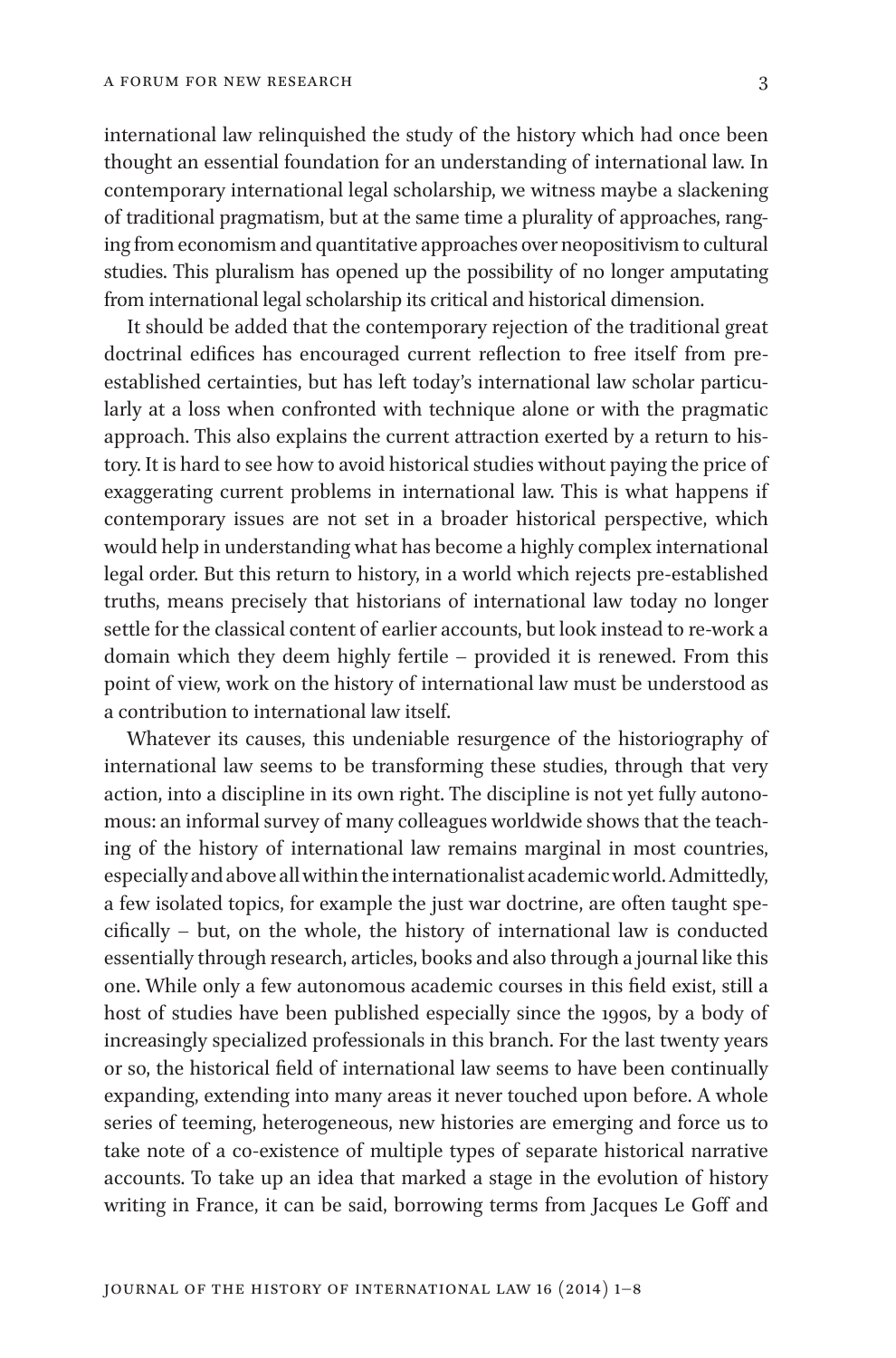Pierre Nora,<sup>3</sup> that the novelty of this history, or rather of these histories of international law, lies in three factors: the emergence of "new issues", "new subjects" and "new approaches". To which we shall add "new uses". We should emphasize that what is presented here as "new" is not an innovation but the reconfigured repetition of debates of the past. The question of the subjects, methods, issues, and uses, has always been discussed by the few historians of international law, so much so that in this respect it is nothing new. What is new is the fresh importance given to it, the fact that it has arisen in a doctrinal universe that has changed substantially with the result that the truly new components intertwine and reconfigure old concerns about the history of international law.

# **The New Issues**

Duly bearing this reservation in mind, there are, it seems to us, new problems that arise insofar as contemporary historians have called into question the accounts of the history of international law that had prevailed until now and have lastingly problematized it. In this way, the historians of international law, wherever they may be from, have all challenged the standard Western-European-centred view among internationalists from the 19th to the mid-20th centuries, characterized by the grand narrative of international law as the purveyor of peace and civilization to the whole world. Of course, at all times, counter-narratives have been told, and far more subtle and distanced historical accounts have challenged this magnified, deterministic, progressist and evolutionist history. But overall, most of the textbooks of that earlier period, translated into many languages and imported into many countries, conveyed this view of the history of international law, which was itself the product of a context in which Western belief in science and progress – shared by numerous non-Western elites – was equally unshakeable.

In fact, nowadays, barring one or two exceptions, studies of the history of international law have all distanced themselves from and have criticized this former history of Eurocentric design. Today, a multiplicity of views of the history of international law from all parts of the world contrasts with the uniformity of the previous grand discourse. We know, however, that major imbalances of various kinds persist between North and South as to the possibility of making and writing the history of international law.

<sup>3</sup> Jacques Le Goff and Pierre Nora (eds.), Présentation, *Faire de l'histoire. I. Nouveaux problèmes*, Paris: Gallimard, 1974, pp. 10 and 11.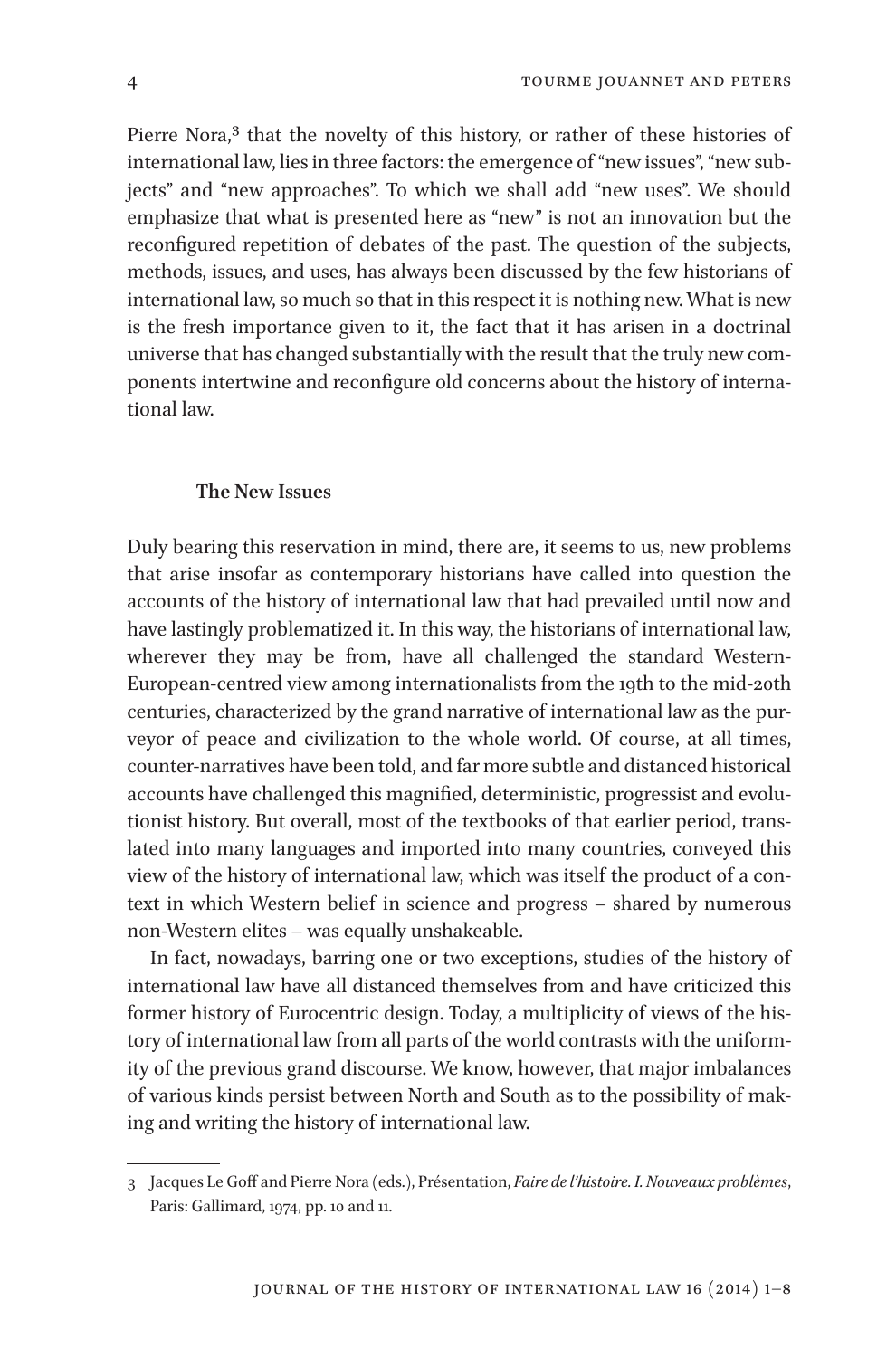Besides, and in a closely related way, current studies share common ground in that they reflect an awareness that the accounts given by historians are subordinated to the authors' subjectivity and to the conditions in which their texts are produced. This insight leads different commentators to draw different conclusions about the possibility of a scientific objectivity and truth of any historical account – an issue which also touches on the question of revisionism in international law. Still, virtually no-one today thinks that he or she could produce a new grand narrative of international law which would be objective, entirely neutral, absolute, and universal. Should international institutions seek to do so again today, as happened in statements on racism, colonialism, and slavery, made by some participants of the World Conference against Racism in 2001 ("Durban I"), researchers and historians caution against this temptation to write a new great postcolonial and post-Cold-War account that might replace the former Western narrative. History cannot reveal any universal truth that would ideally by shared by all and settle the scores of the past.

This awareness of the relativism inherent in the work of the contemporary historian of international law also means that the history of international law is reaching a familiar stage in the constitution of a discipline, at which it takes an ever greater interest in itself. It accords increasing significance to its own historiography, its practices and epistemological foundations, and also to the personal and professional identities of its specialists. Such a development is leading historians of international law to self-questioning, and the time will come – if it has not already – for the academic, political and social struggles to which all new disciplines give rise. It must be more "cynically" acknowledged that this consolidates and bolsters the interests of a whole array of academics and bestows on them a power associated with this new knowledge which, eventually, may bring them material and symbolic benefits as in any discipline that becomes autonomous and professional. Besides, like all journals, a journal like this, which accepts or declines papers for publication, is one of those seats of power and a major player in formulating historical questions themselves.

Moreover, the subjective and relative way to understand the craft of the historian of international law means that the question asked over the document investigated is primary, and that the document is constructed in part by the historian's questioning. The result is that historical accounts in international law can never exhaust what the document has to tell us, and that the source may be investigated again and in different circumstances and by other historians. This awareness of the intrinsic relationship between the historian's questioning and the document referred to leads to new subjects and new approaches.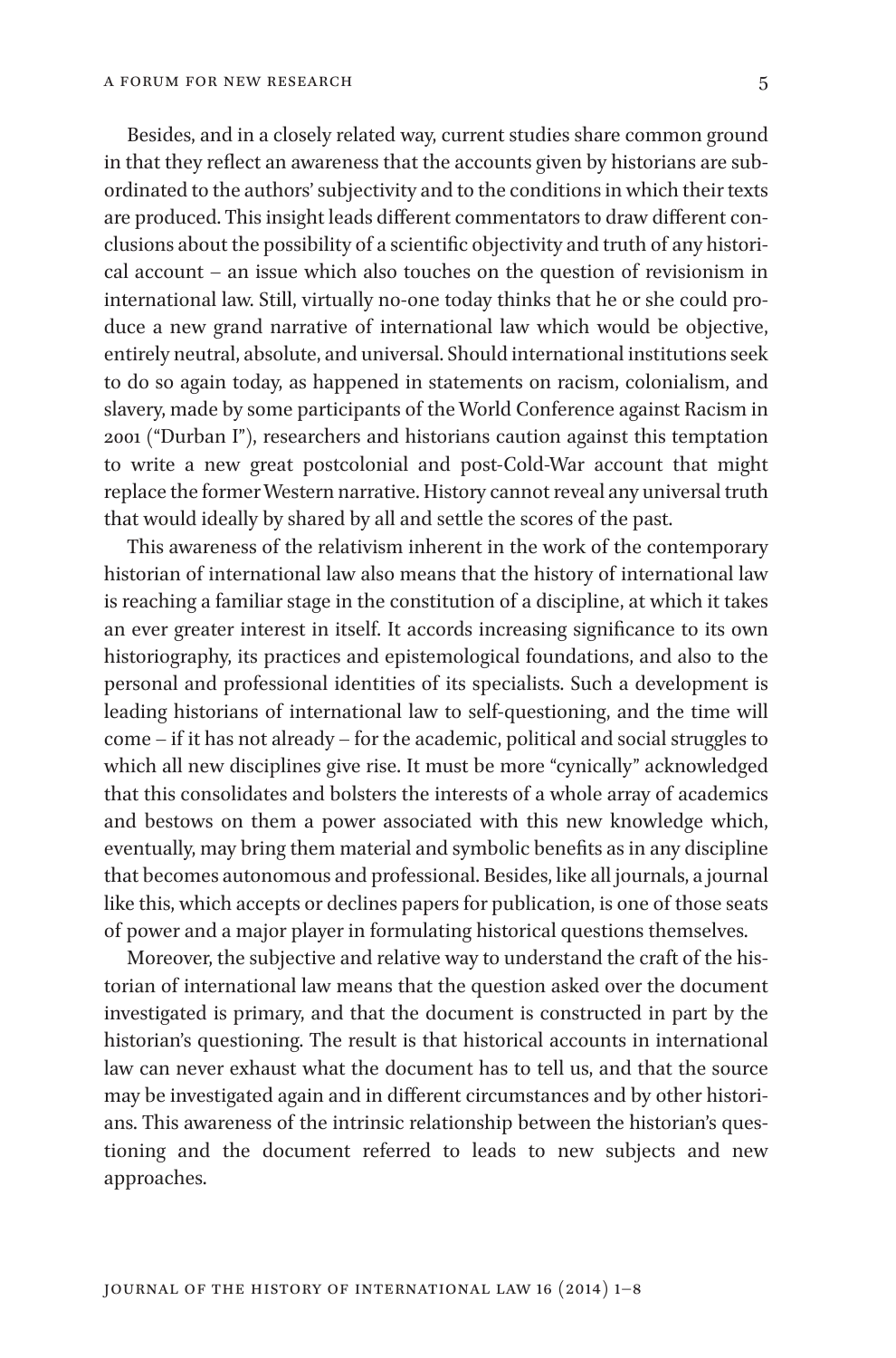#### **The New Subjects**

There are new subjects, since historians of international law are breaking in upon new, previously unknown domains such as indigenous peoples, sexuality, gender, postcolonial studies, biopolitics, technologies for governing international institutions, mindsets, mass crimes, oppressed voices, the poor, expertise, globalization, culture, animals, progress, and the unconscious or passions. This whole array of new subjects, the list of which is expanding, enhances the history of international law, making it more complex, providing new insights so far left wholly unexploited and leads to a questioning of international law itself. But the new subjects also prompt reflection on the very idea of "historical category", and they again raise the question of anachronism when using denominations of issues that simply did not exist in the period under study.

# **The New Approaches**

New approaches are emerging and are now to be found alongside what have remained more classical ones – not in any pejorative sense of the word – and these sometimes clash. Among them, we might mention the global history approach, which seems to be particularly relevant for international law. But that perspective, too, has not gone unchallenged and is being attacked as too general and superficial (history *lite*), and as constituting yet again a kind of academic colonialism by Europeans.4 These quarrels about approaches cause debates which are familiar enough internally, over chronology, structure, place, context, scales, classification, means of analysis, resort to records, recourse to "historical traces", to the role of narrative, writing and aesthetics, scientific stringency or historical truth.

# **The New Uses**

Lastly, and not least, new uses for the history of international law can be seen to emerge. These new uses arise, firstly, from internationalists themselves who, taking a far closer interest in the history of their discipline, have moved from a

<sup>4</sup> For a discussion of the criticisms voiced against global history and the limits of this approach, see Sebastian Conrad, *Globalgeschichte: Eine Einführung,* Beck 2013, chapter 4 'Kritik und Grenzen der Globalgeschichte', pp. 87–111.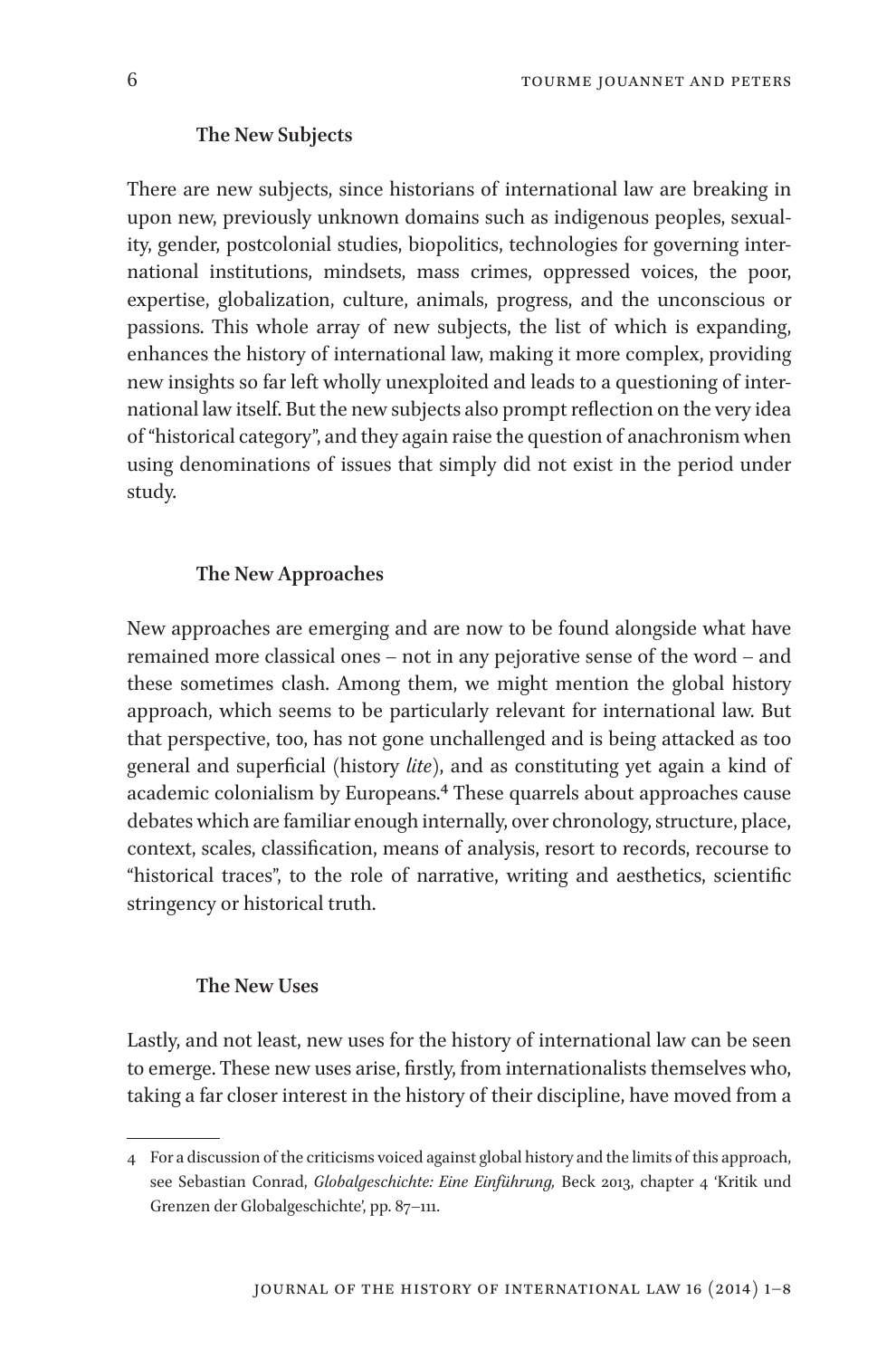historiography that mentions aspects of international law in passing to a historiography centred on the development of international law. The new uses are associated above all with the fact that the history of international law is increasingly attracting the attention of scholars of the humanities, notably of historians, but also of those with a background in philosophy, geography, sociology or economics. These voices provide stimulating new comparative perspectives that are sometimes "off-beat".

To which should be added the new uses made of this history by certain groups which are moving far beyond the realms of academic history writing. We are beginning to see what is usually referred to as a "public use" and a renewed use of the history of international law through the slant of its "bottom-up" and not "top-down" re-appropriation. This is done by groups which had long been deprived of their ability to speak out on this subject, such as decolonized peoples initially, but also currently by indigenous peoples, subalterns, minorities and women. In this way, the inquiries into the history of international law respond to a demand for understanding the past. And such intelligibility is in turn felt to be a pre-requisite of the recognition of the traumas inflicted on some groups in the past by means of international law. The result is sometimes that Westerners and non-Westerners, or dominant groups and dominated groups from various parts of the world, argue continuously over their past and their history of international law on a world scale in a healthy confrontation. This sometimes ends in a genuine failure to understand the others' interpretations, which shows the limits of the exercise. On the other hand, these confrontations also help in conceiving a far more open history, a history of international law that can better track the way by which legal practice and discourse have contributed to the imposition of domination of all kinds, but also to the forging of connections between identities and cultures.

### **Moving Forwards**

It is against this backdrop of a renewal of historical studies of international law that we are taking the helm of the Journal of the History of International Law. We align ourselves more than ever with the initial objectives of the Journal which set out to be open to all possibilities of telling and making the history of international law, while respecting the necessary rigour in the use of records and sources – of whatever kind – which remains the historian's corner stone. We continue, therefore, to argue more than ever for a plurality of visions of the history of international law, but also for debate on such plurality itself, on the methods, subjects and uses, as well as the bounds and dead-ends of this